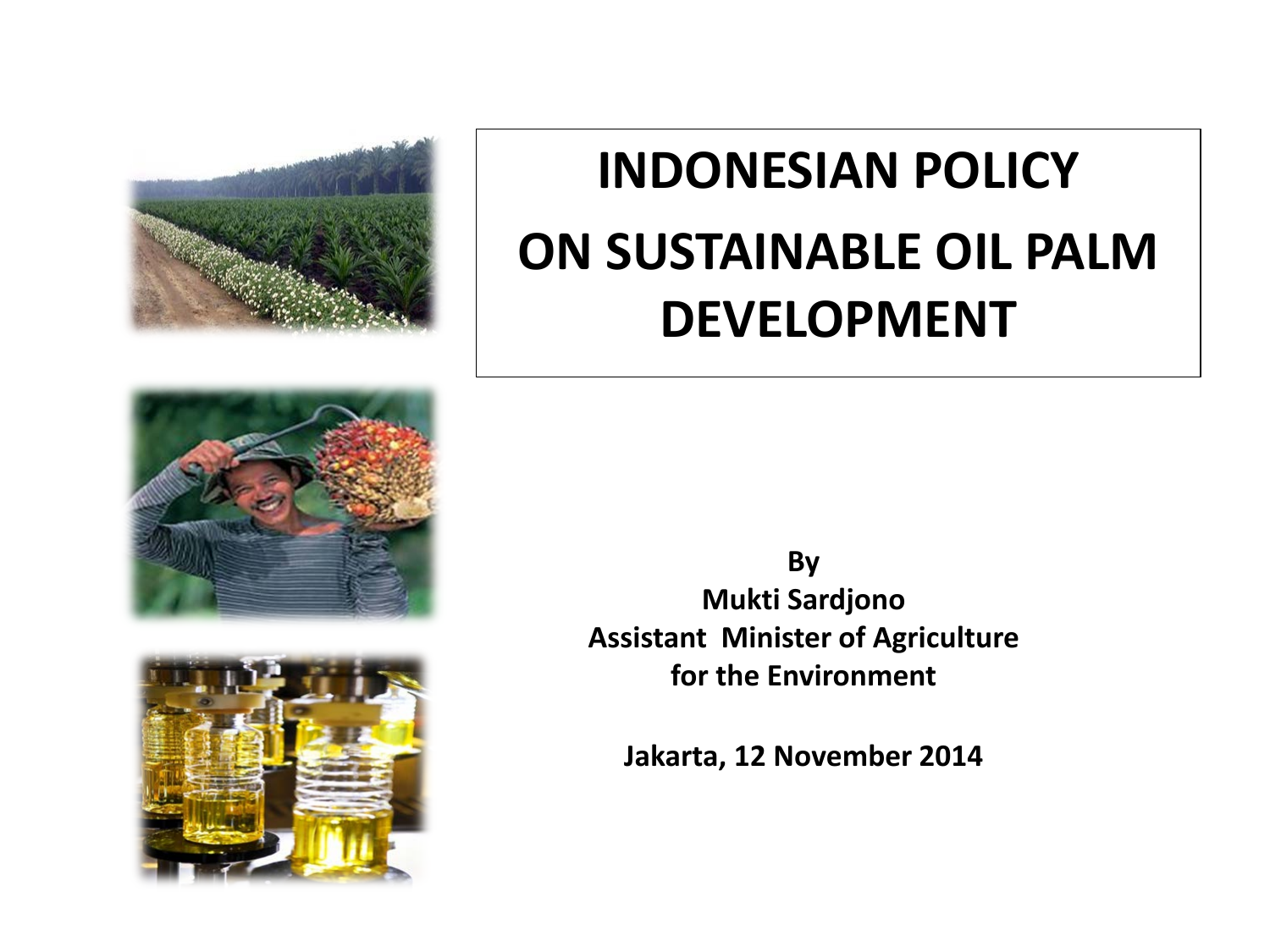#### **The Role of Oil Palm Development in Indonesia**

- Oil palm plantation in Indonesia (2013) approximaly 10 million Ha (consist of 5.6 million Ha of plantation companies and 4.4 million Ha of Smallholders).
- The production of oil palm in 2013 (preliminary figures) around 27.75 million tonnes
- Export earning of palm oil (2013): US\$ 15.84 billion, with total export volume of 20.57 million tonnes
- Source of income and employment: more than 3.72 million people work in oil palm plantation.
- Involving smallholder (2.2 millions household) reduce poverty.
- Catalyst for regional development (especially in remote and border area).
- Source of food, non-food, energy (bofuel) and fertilizer
- Support domestic/national industry.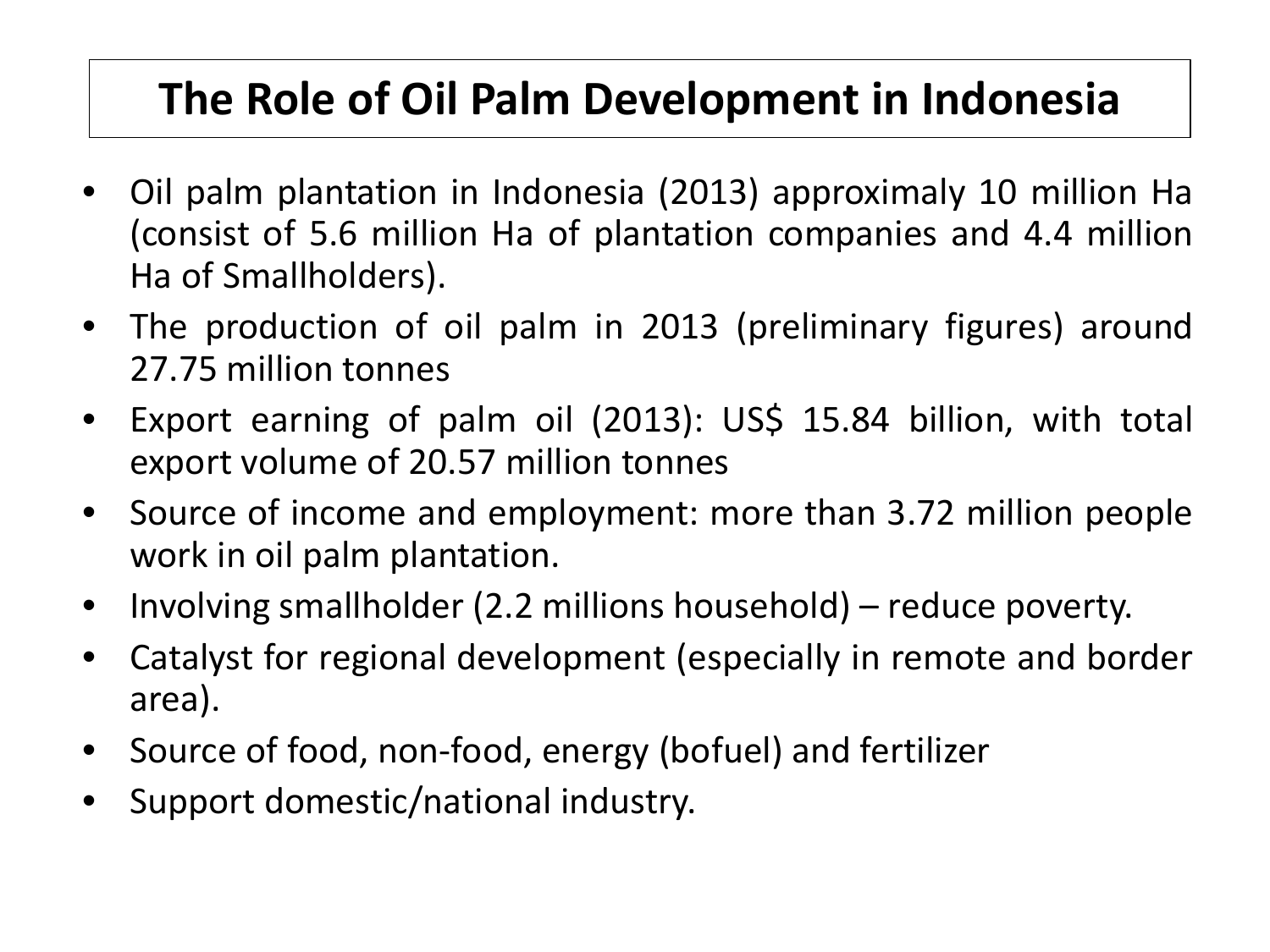#### **OIL PALM PANTATION AREA IN INDONESIA**

| <b>No</b>      | <b>Year</b> | Area (Ha) |       |           |       |            |     |  |
|----------------|-------------|-----------|-------|-----------|-------|------------|-----|--|
|                |             | <b>PR</b> | %     | <b>PB</b> | %     | Total      | %   |  |
| $\mathbf{1}$   | 1970        |           |       | 133,098   | 100   | 133,098    | 100 |  |
| $\overline{2}$ | 1980        | 6,175     | 2.10  | 287,885   | 97.90 | 294,060    | 100 |  |
| 3              | 1990        | 291,338   | 25.86 | 835,339   | 74.14 | 1,126,677  | 100 |  |
| $\overline{4}$ | 2000        | 1,166,758 | 28.06 | 2,991,319 | 71.94 | 4,158,077  | 100 |  |
| 5              | 2010        | 3,387,257 | 40.39 | 4,998,137 | 59.61 | 8,385,394  | 100 |  |
| 6              | 2012        | 4,137,620 | 41.73 | 5,435,095 | 58.27 | 9,572,715  | 100 |  |
| $\overline{7}$ | $2013*)$    | 4,415,796 | 44.11 | 5,595,028 | 55.89 | 10,010,824 | 100 |  |

*\*) Preliminary data*

 *PR = Smallhoders*

 *PB = Big Plantation*

*Surce : DGE Statistic, 2013*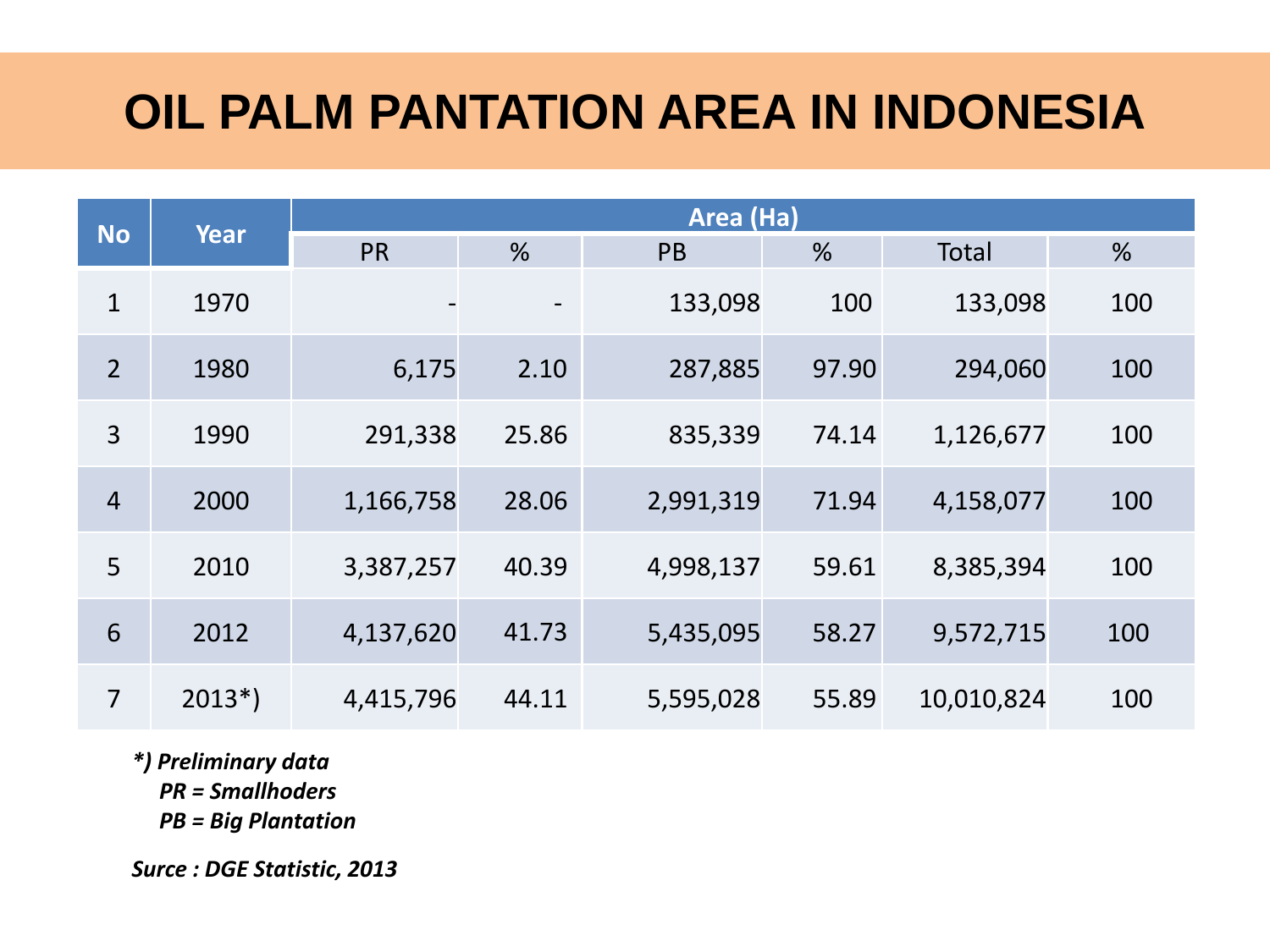#### **INDONESIA PALM OIL PRODUCTION**

|                | Year     | <b>Production (Ton)</b> |       |            |       |            |     |  |
|----------------|----------|-------------------------|-------|------------|-------|------------|-----|--|
| <b>No</b>      |          | <b>PR</b>               | %     | <b>PB</b>  | %     | Total      | %   |  |
| $\mathbf{1}$   | 1970     |                         |       | 216,827    | 100   | 216,827    | 100 |  |
| $\overline{2}$ | 1980     | 770                     | 0.11  | 720,402    | 99.89 | 721,172    | 100 |  |
| 3              | 1990     | 376,950                 | 15.62 | 2,035,662  | 84.38 | 2,412,612  | 100 |  |
| $\overline{4}$ | 2000     | 1,905,653               | 27.22 | 5,094,855  | 72.78 | 7,000,508  | 100 |  |
| 5              | 2010     | 8,458,709               | 38.52 | 13,499,410 | 61.48 | 21,958,119 | 100 |  |
| 6              | 2012     | 9,197,728               | 35.35 | 16,817,790 | 64.65 | 26,015,518 | 100 |  |
| $\overline{7}$ | $2013*)$ | 9,504,981               | 34.26 | 18,241,144 | 65.74 | 27,746,125 | 100 |  |

*\*) Preliminary data PR = Smallhoders PB = Big Plantation Surce : DGE Statistic, 2014*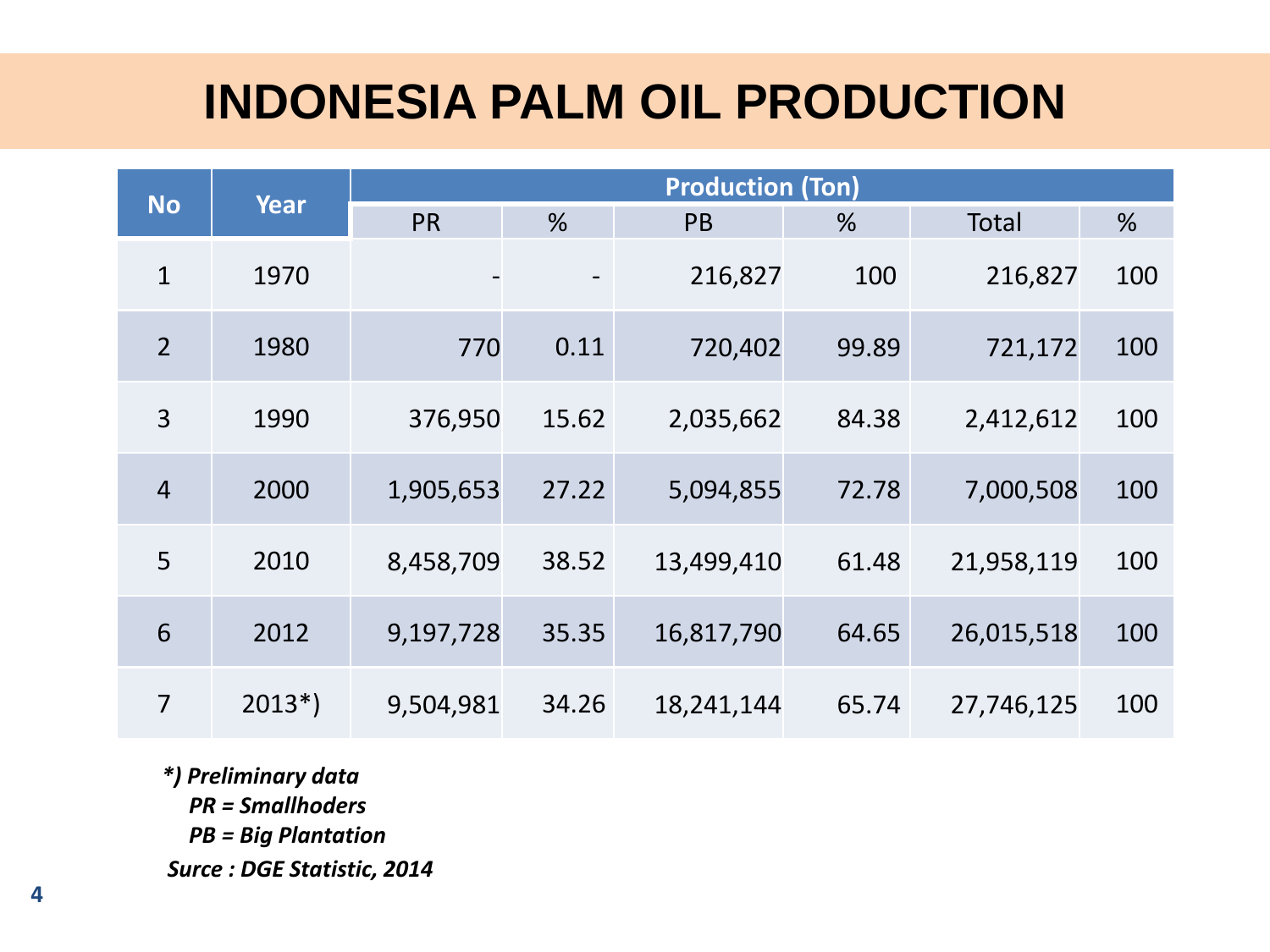#### **VOLUME & VALUE OF INDONESIAN PALM OIL EXPORT 2007 - 2013**

|                | Year | Volume (000 ton) |               |              | VALUE (US\$ million) |               |              |
|----------------|------|------------------|---------------|--------------|----------------------|---------------|--------------|
| <b>No</b>      |      | <b>CPO</b>       | <b>Others</b> | <b>Total</b> | <b>CPO</b>           | <b>Others</b> | <b>Total</b> |
| $\mathbf{1}$   | 2007 | 5,701            | 6,174         | 11,875       | 3,739                | 4,130         | 7,869        |
| $\overline{2}$ | 2008 | 7,904            | 6,387         | 14,291       | 6,561                | 5,814         | 12,375       |
| $\overline{3}$ | 2009 | 11,120           | 5,709         | 16,829       | 6,710                | 3,658         | 10,368       |
| $\overline{4}$ | 2010 | 11,158           | 5,134         | 16,292       | 9,085                | 4,384         | 13,469       |
| 5              | 2011 | 10,428           | 6,008         | 16,436       | 10,960               | 6,300         | 17,261       |
| 6              | 2012 | 7,262            | 11,588        | 18,850       | 6,677                | 10,860        | 17,602       |
| $\overline{7}$ | 2013 | 6,584            | 13,987        | 20,572       | 4,978                | 10,860        | 15,838       |

*Surce : DGE Statistic, 2014*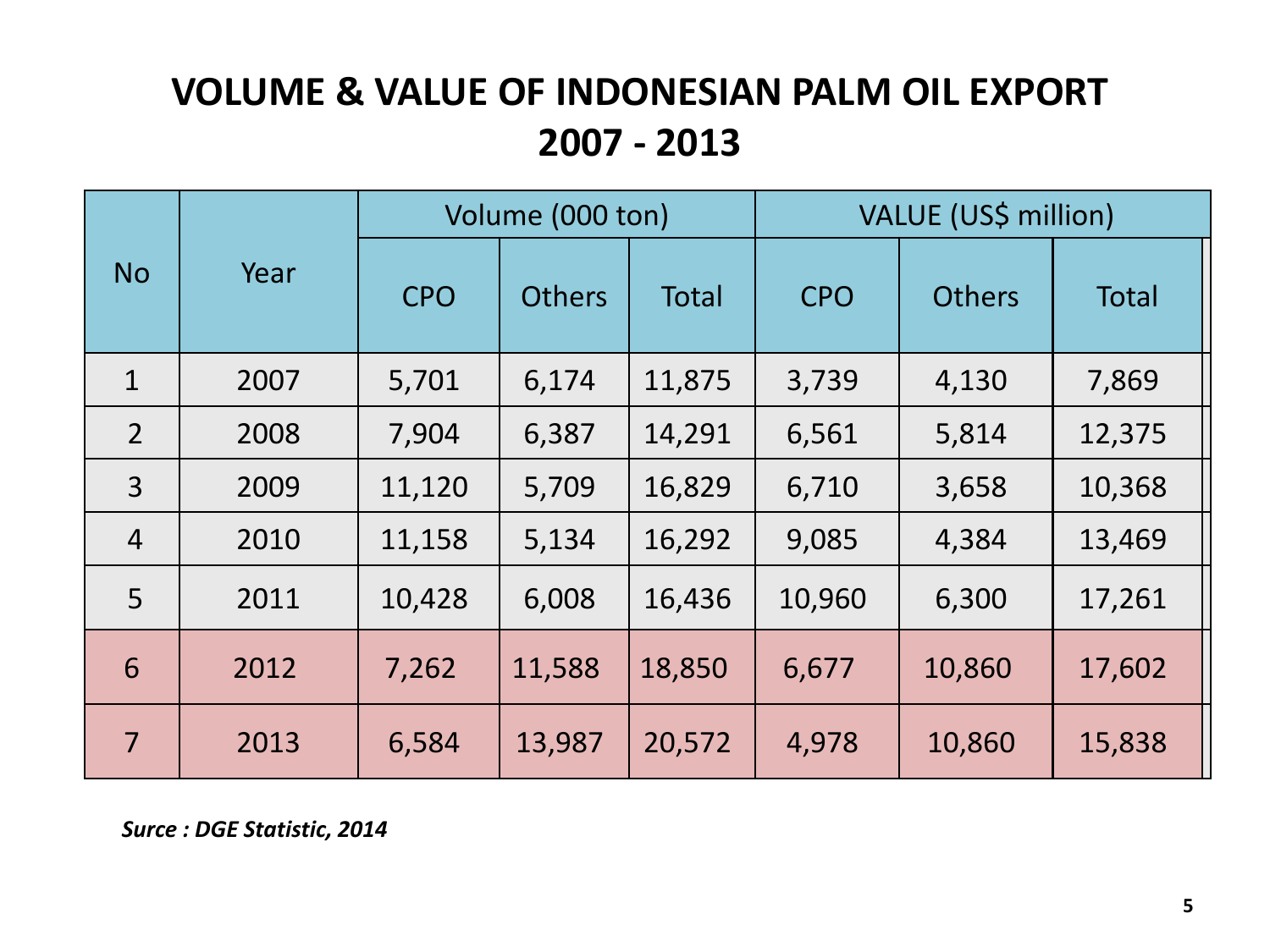#### **INDONESIA'S MAIN EXPORT DESITNATION FOR PALM OIL**

#### **DESTINATION COUNTRIES FOR EXPORTS OF CPO AND ITS DERIVATIVE PRODUCTS (2013, US \$ BILLION)**



Indonesia's top 3 markets for palm oil products: **India, EU28 and China** (55% of Indonesia's total palm oil exports)

*Source: Central Bereou of Statistic, 2014*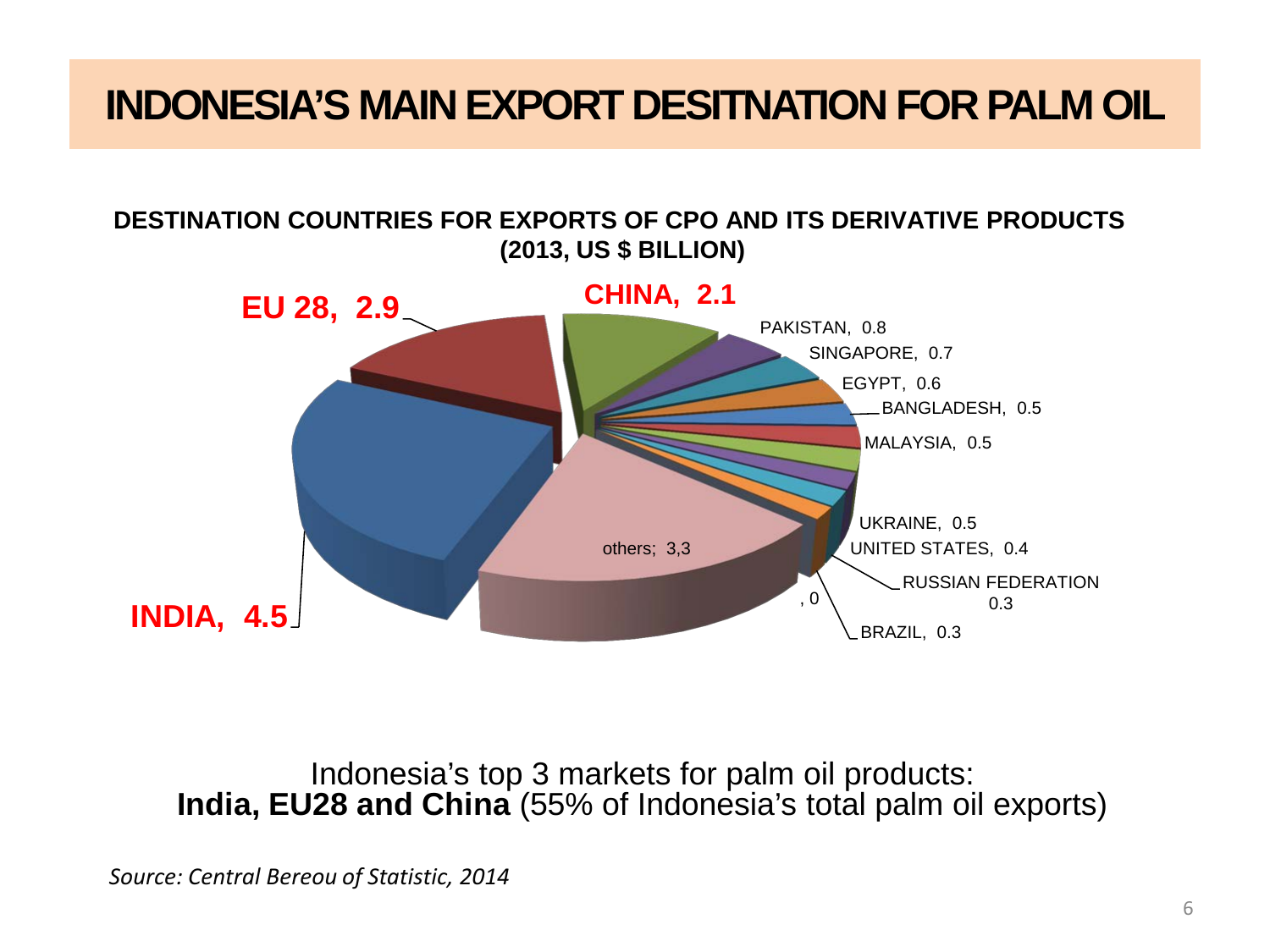### **Palm Oil in Facts**

- The most efficient vegetable oil compared to: soybean, rapeseed, and sun flower.
- High productivity and low cost of production.
- Perennial crop and produced in the developing countries  $\rightarrow$  Other vegetable oils: annual crops and mostly produced in the developed countries.
- Consumed by for more than 160 countries in the world: (Indonesia contributes to supply: 11.3 % CPO for world vegetable oil; 48.0% of world CPO production).
- Multifunction; used as cooking oil, food ingredient, cosmetics, preservatives, and biofuel.
- CPO production of Indonesia and Malaysia contributes to: 86% of total world palm oil production.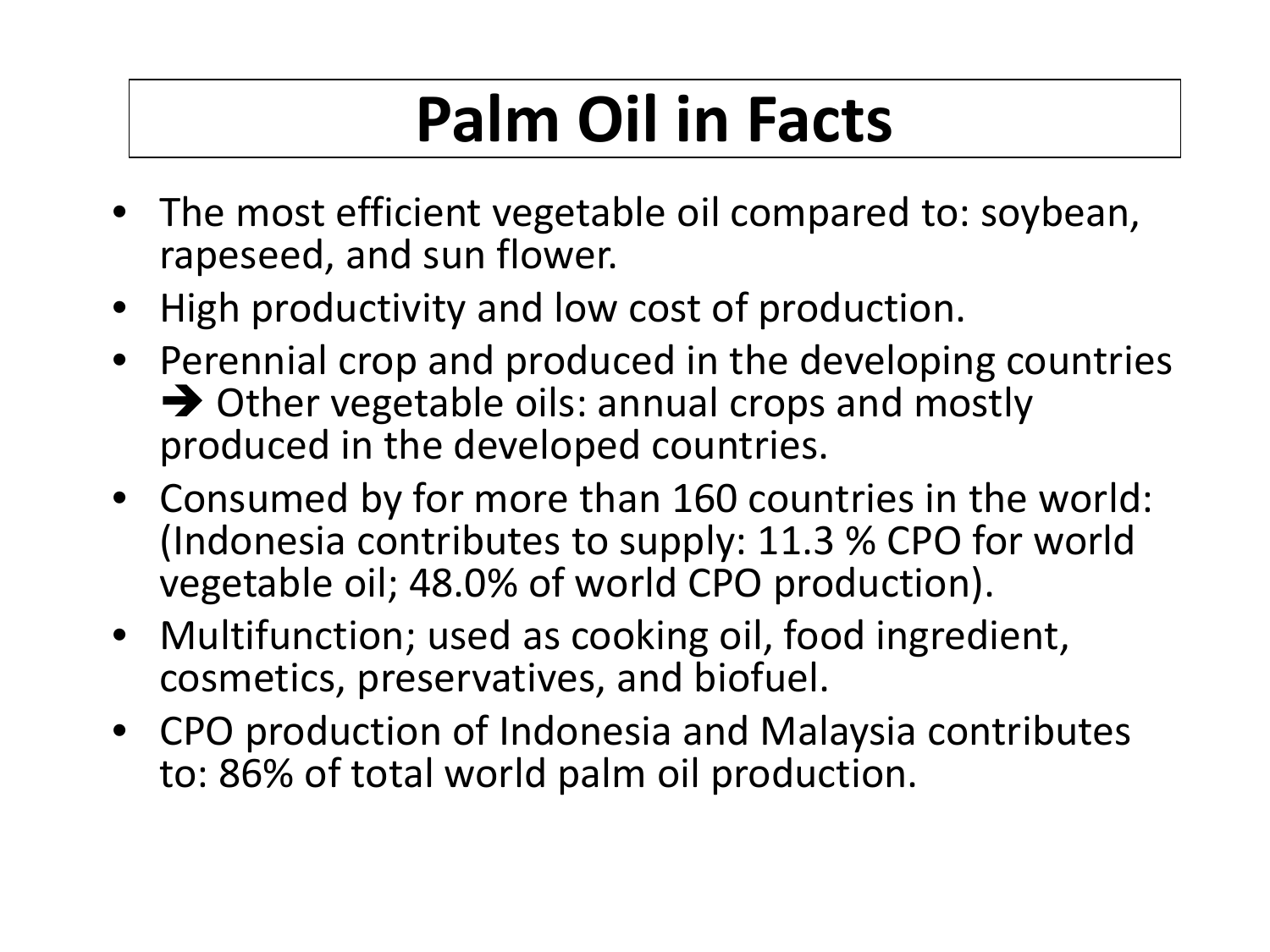### PALM OIL VS OTHER VEGETABLE OILS





**TOTAL VO-DEDICATED CULTIVATION AREA (253,9 MIL HA)**

**GLOBAL VEGETABLE OIL MARKET SHARE**

*Source: Oil World 2011*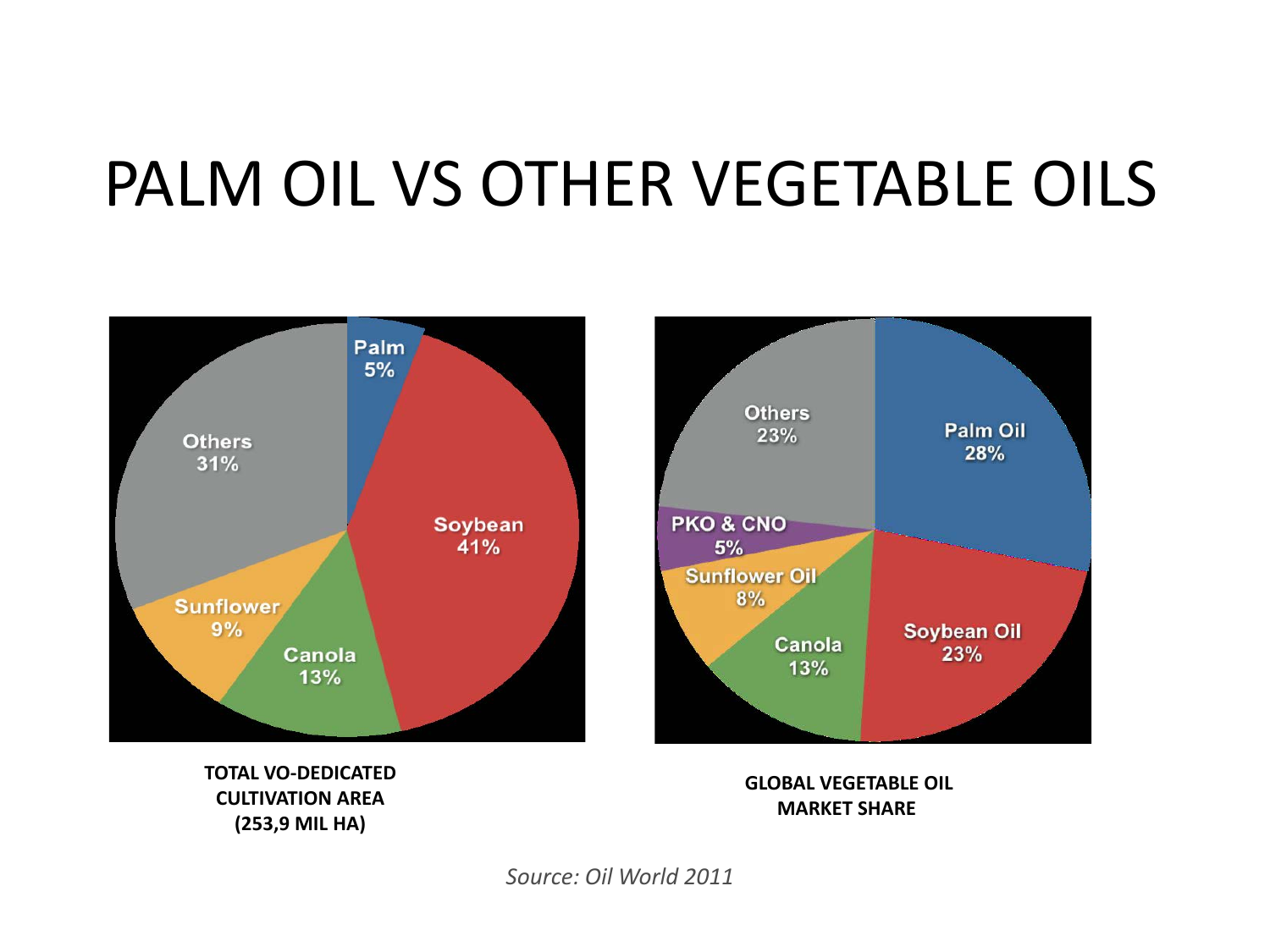

**Production Cost (\$/tonne)**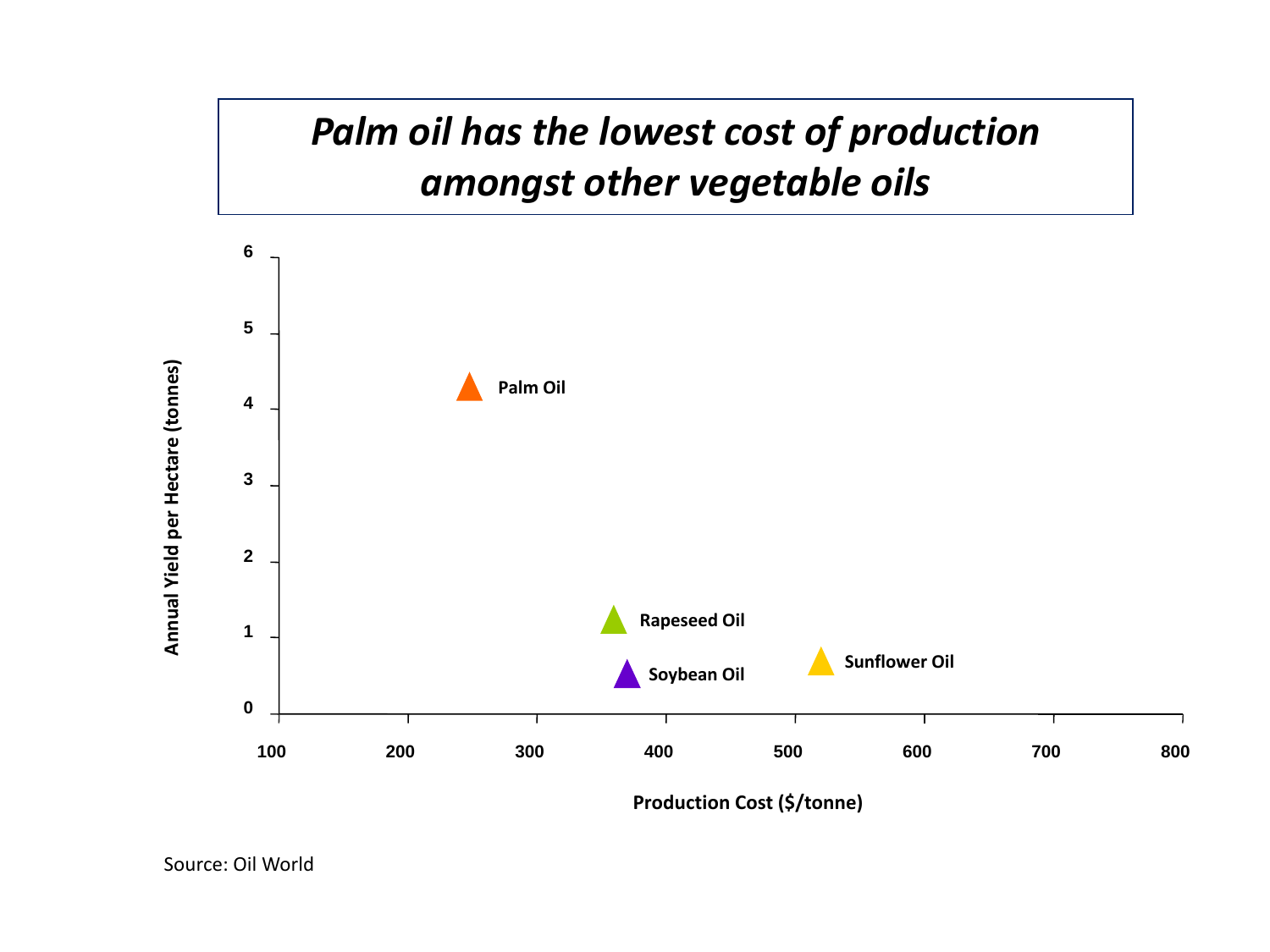# **Trend of World Edible Oil Ekspor**

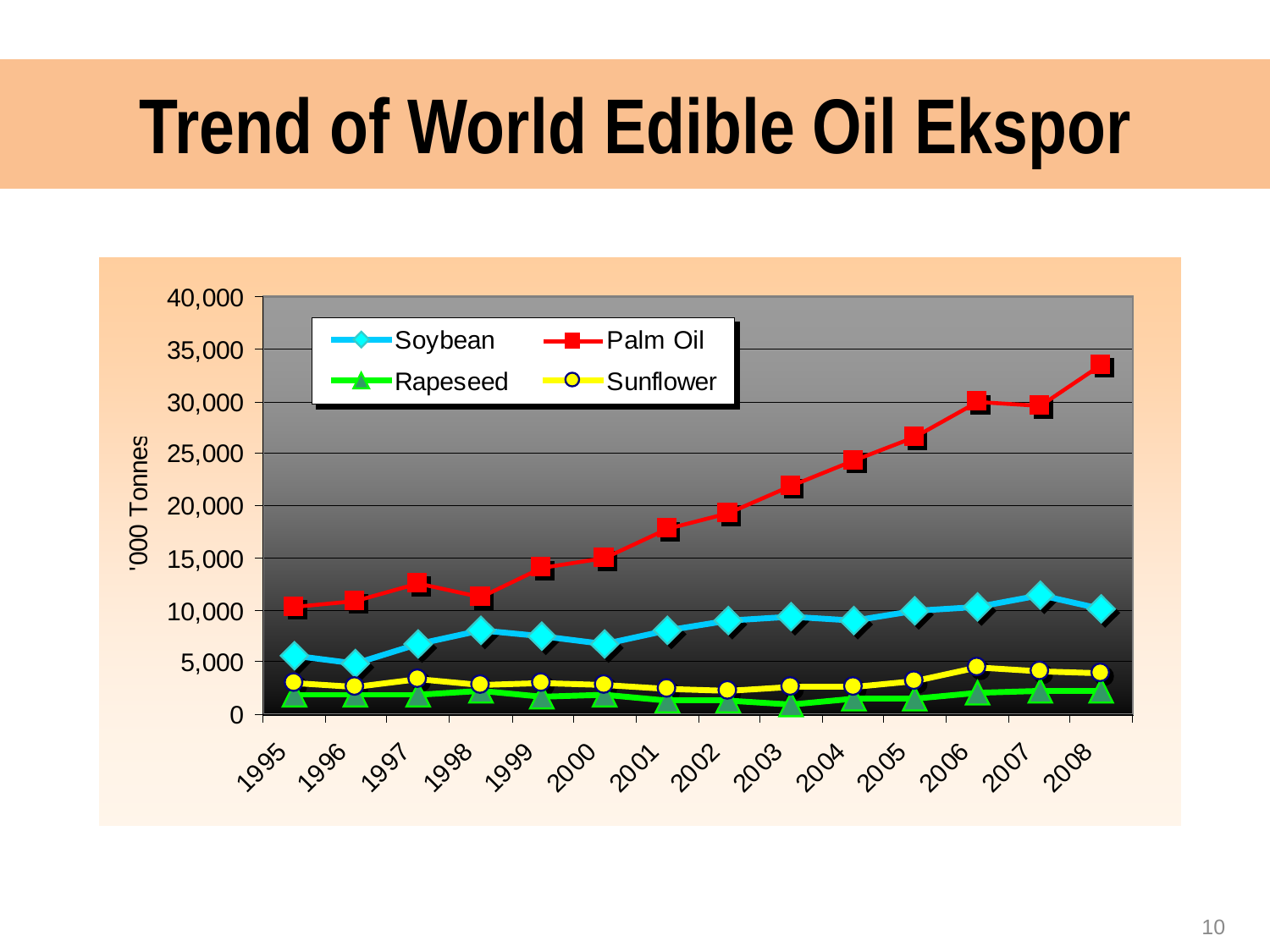## **Production of CPO**

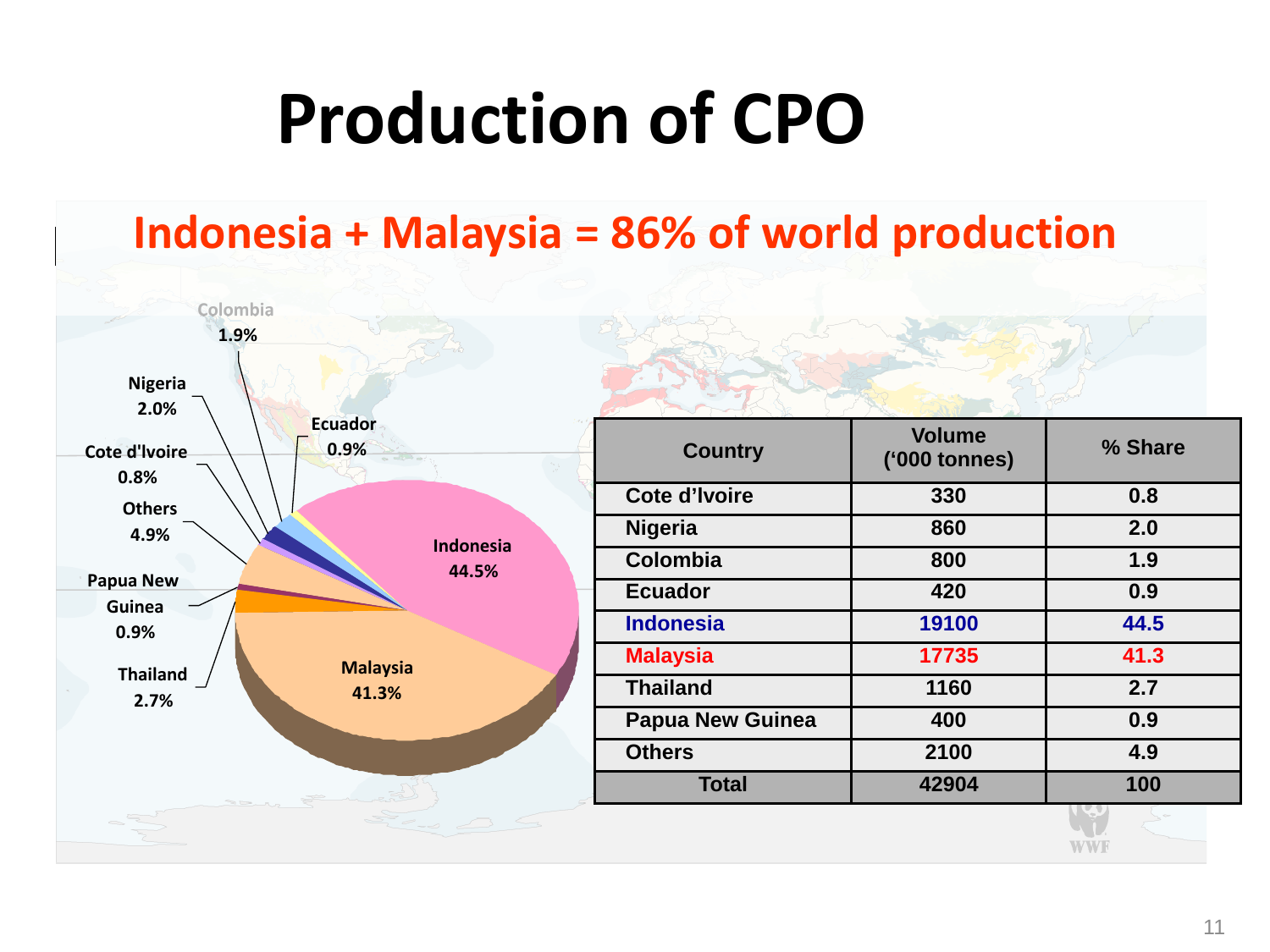### **Issues and Challenges**

- Deforestation, forest degradation, damage of wildlife habitat, increase of Green House Gases (GHG) emission
- Unilateral Commitment (Copenhagen, Dec. 2009): Indonesia reduces GHG emission to 26% in 2020.
- **Moratorium Of The Expansion On Primary Forests And Peatlands:** The commitment of the Indonesian Government to stop the land use conversion of primary forests and peatlands, in order to fulfill the commitment of 26% national emission reduction in 2020.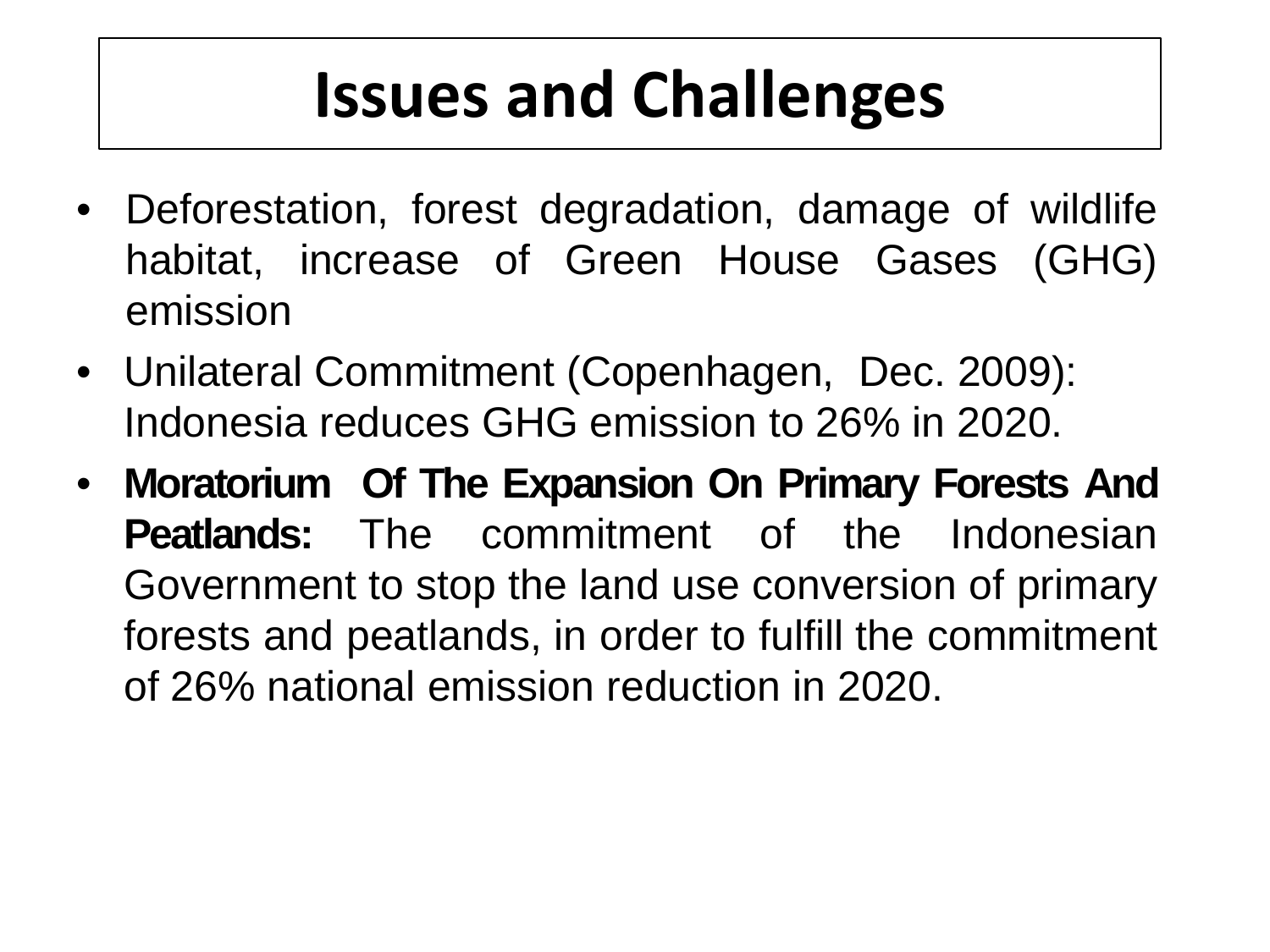#### **Government Policy for Sustainable Palm Oil Development**

Implementing oil palm production system in a sustainable manner, based on 3 pillars (3P):

- Planet (taking care of planet through better environment),
- People (socially acceptable and
- Profit (economically viable),



Decree of Minister of Agriculture: Number: 19/Permentan/OT.140/3/2011, dated 29 March 2011: **Indonesian Sustainable Palm Oil (ISPO)**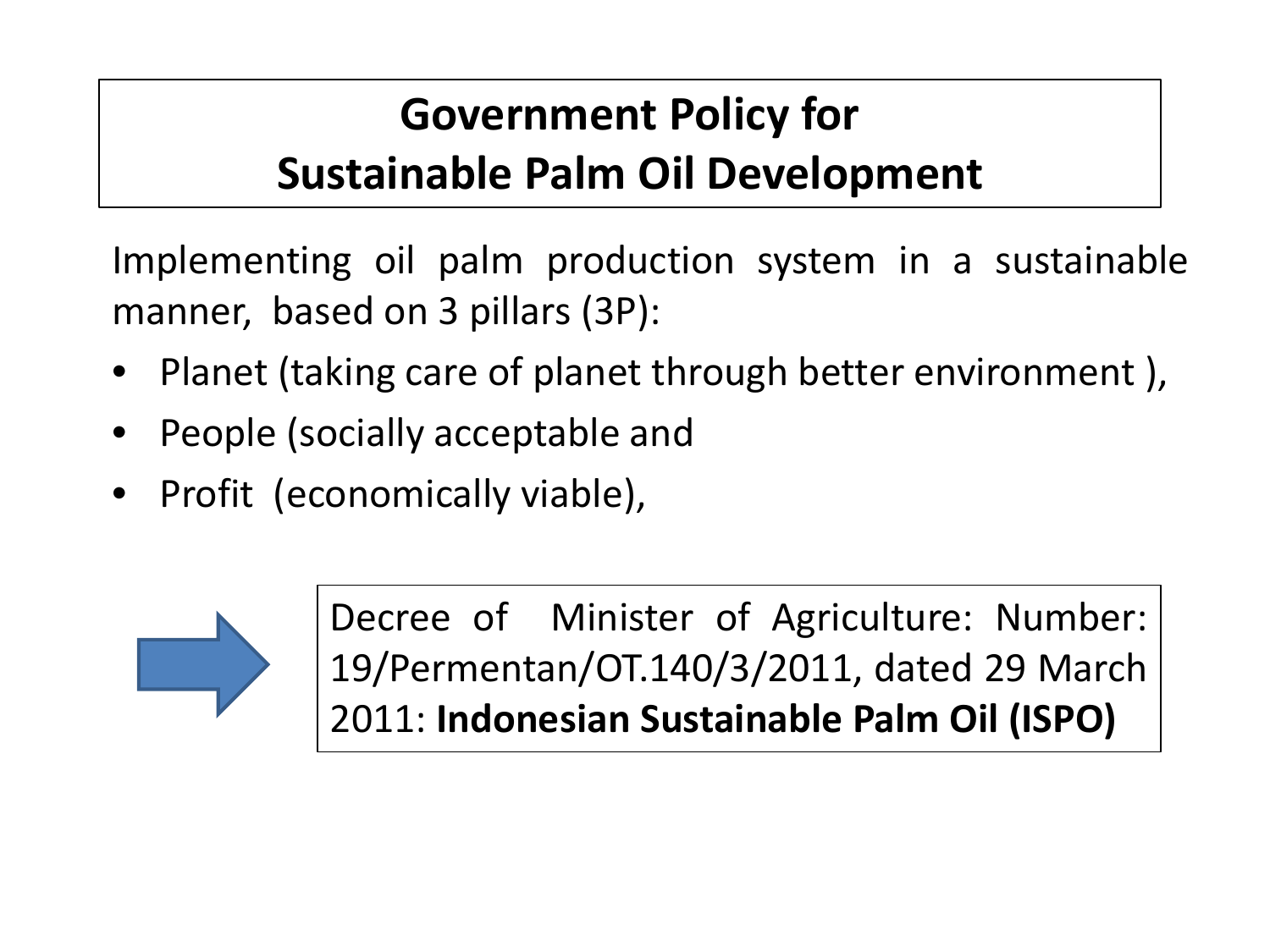### **INDONESIA SUSTAINABLE PALM OIL**

The sustainable certification system of national palm oil ISPO which is mandatory for all companies in the palm oil sector in Indonesia. It is hoped that all production and exports of Indonesia's CPO are certified as sustainable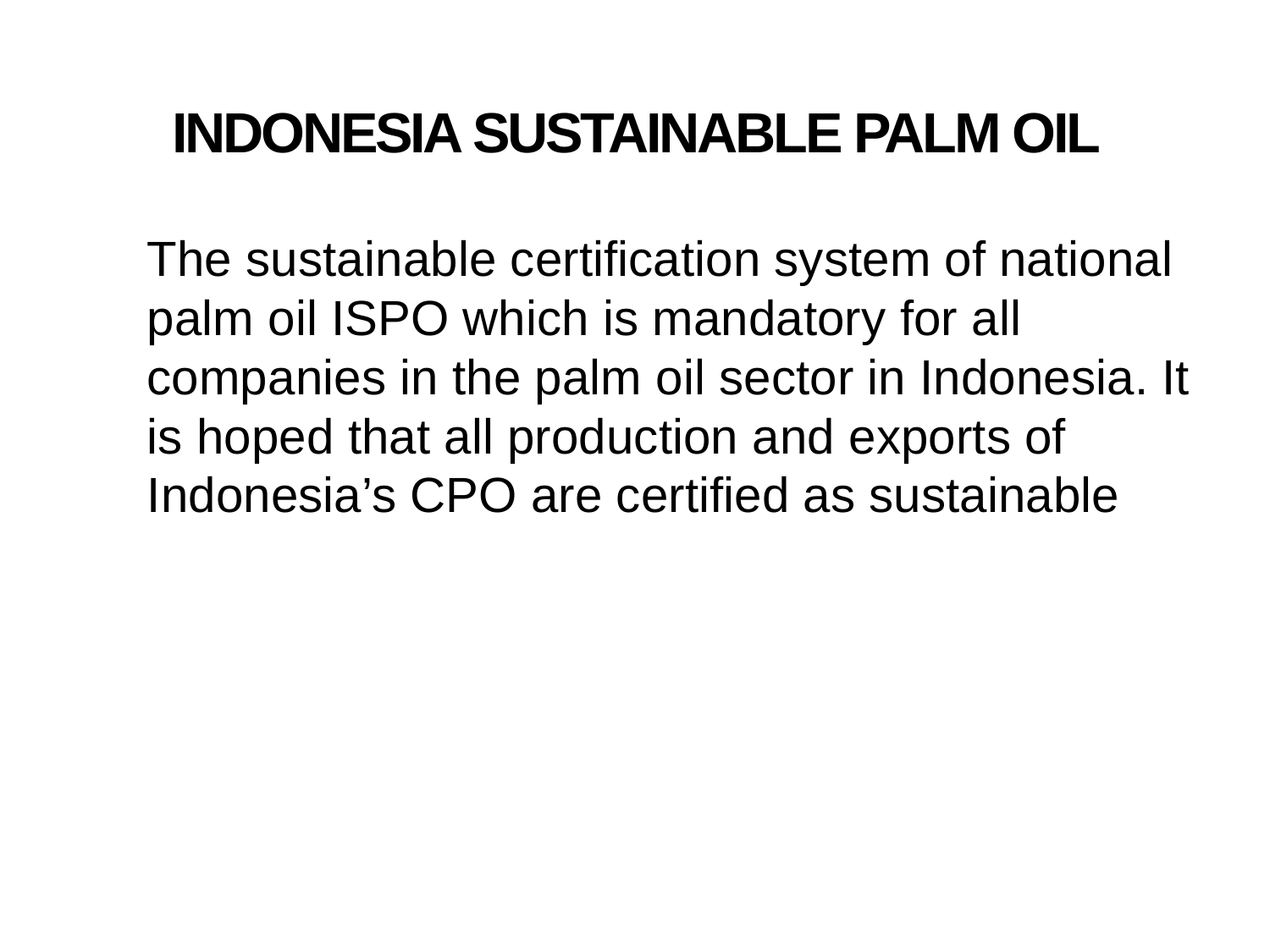#### **Government Policy for Sustainable Palm Oil Development**

### **Objectives of ISPO:**

- To increase awareness on the importance of producing sustainable palm oil and to accelerate Indonesian sustainable palm oil production
- To enhance Indonesian palm oil competitiveness in the world market
- To reduce GHG emission as committed Indonesian leaders internationally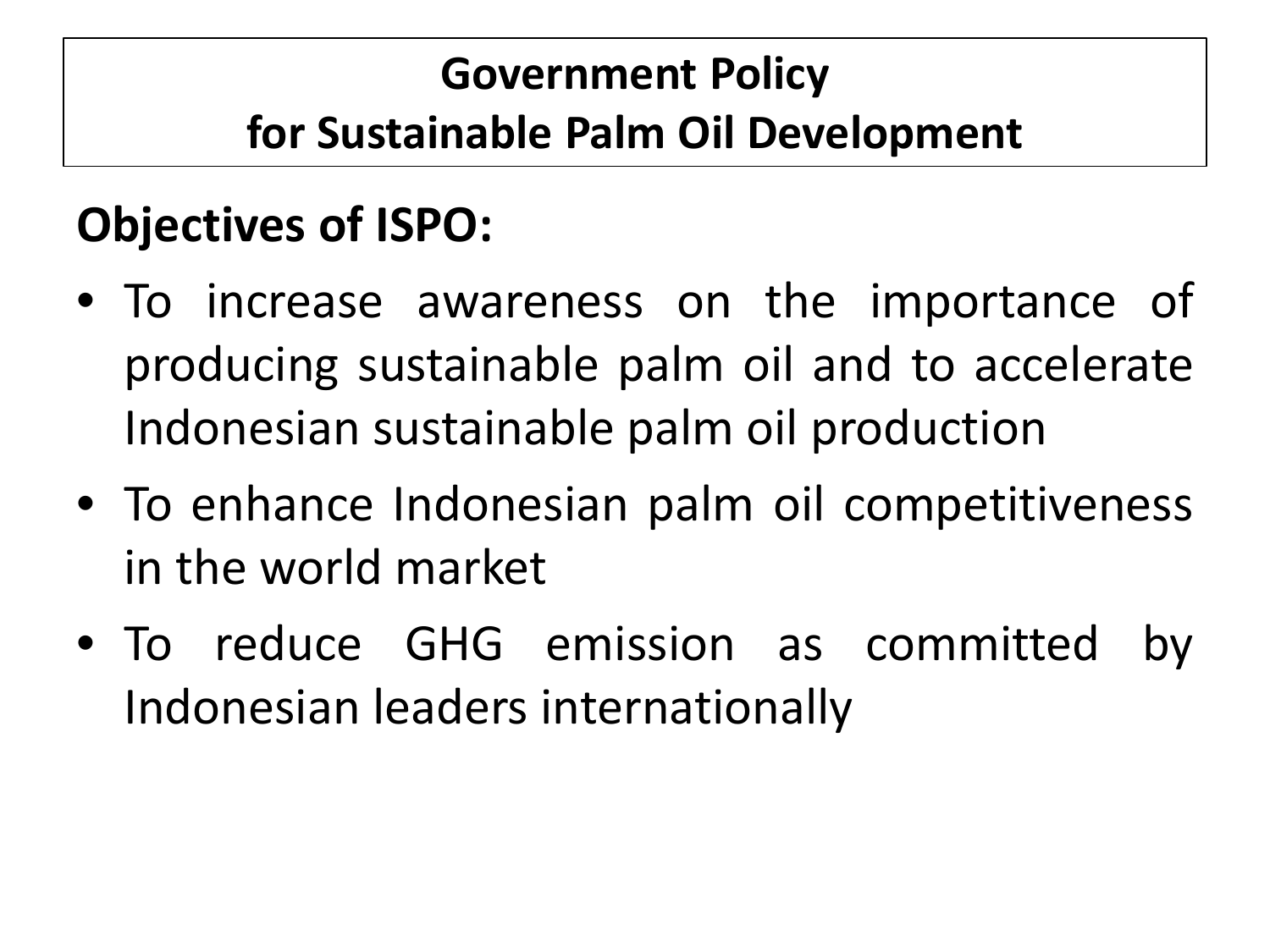#### **Government Policy for Sustainable Palm Oil Development**

#### **7 ISPO Principles (40 criteria, 140 indicators)**

- Licensing System and Plantation Management
- Implementation of Good Agriculture Practices (GAP) and Good Manufacturing Practices (GMP)
- Environmental Monitoring and Management
- Responsibility to Workers
- Social and Community Responsibility
- Community Economic Empowerment
- Sustainable Business Improvement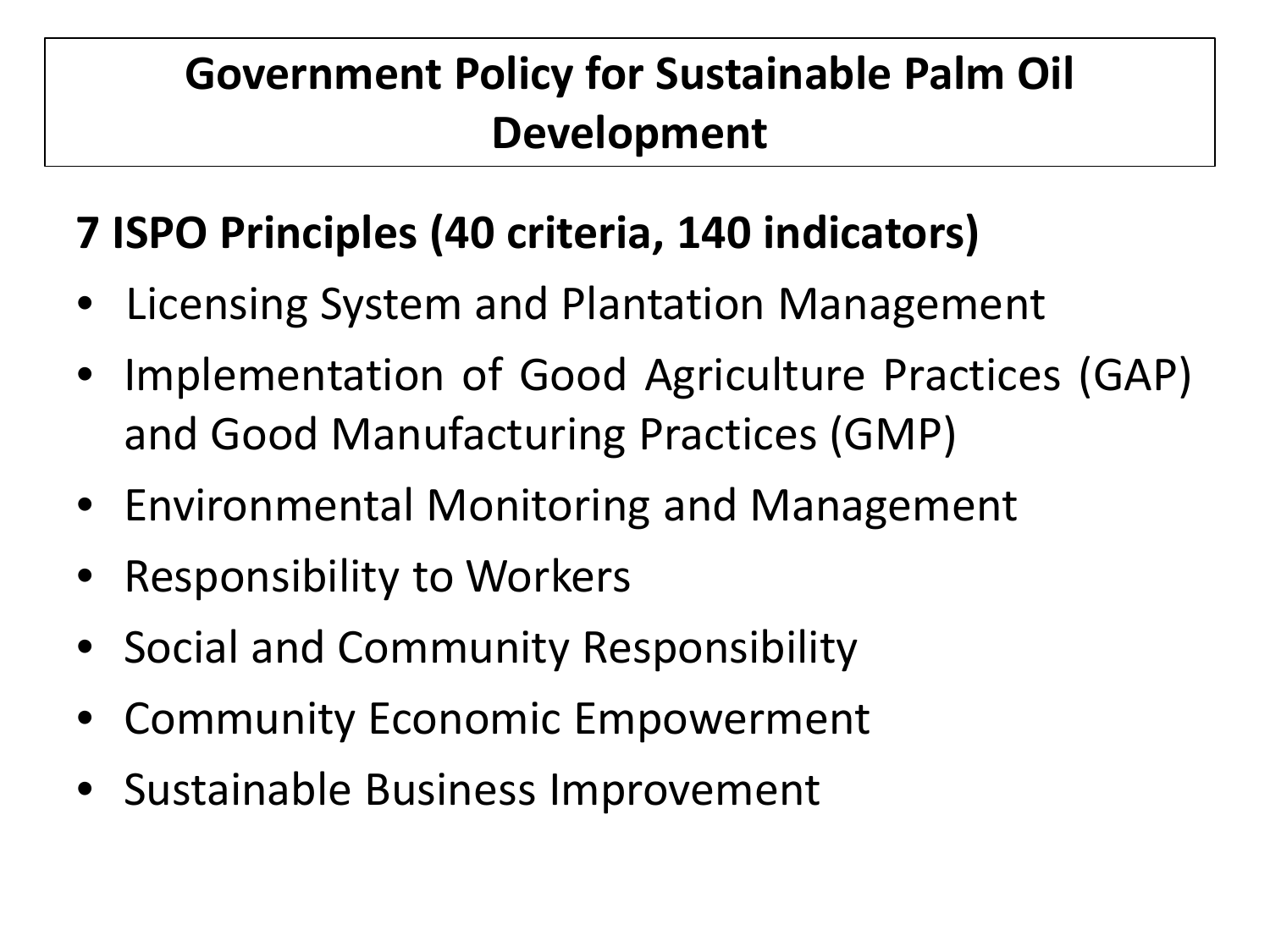### **Indonesian Sustainable Palm Oil (ISPO)**

- To be implemented mandatory by all oil palm companies
- Based on Rule/Act and Law in Indonesia, particularly related to: Ministry of Agriculture, National Land Agency, Ministry of Environment, Ministry of Manpower, Ministry of Forestry and other related decrees
- As Government rule, ISPO will be notified to the World Trade Organization (WTO).
- The company fulfills ISPO requirements will be awarded Certificate of ISPO (CISPO)
- Punishment/Sanction: Company that has not implemented ISPO yet up until 31 December 2014 (classified as Grade IV (down grade), Business Plantation permitt and Land Right License could be withdrawn.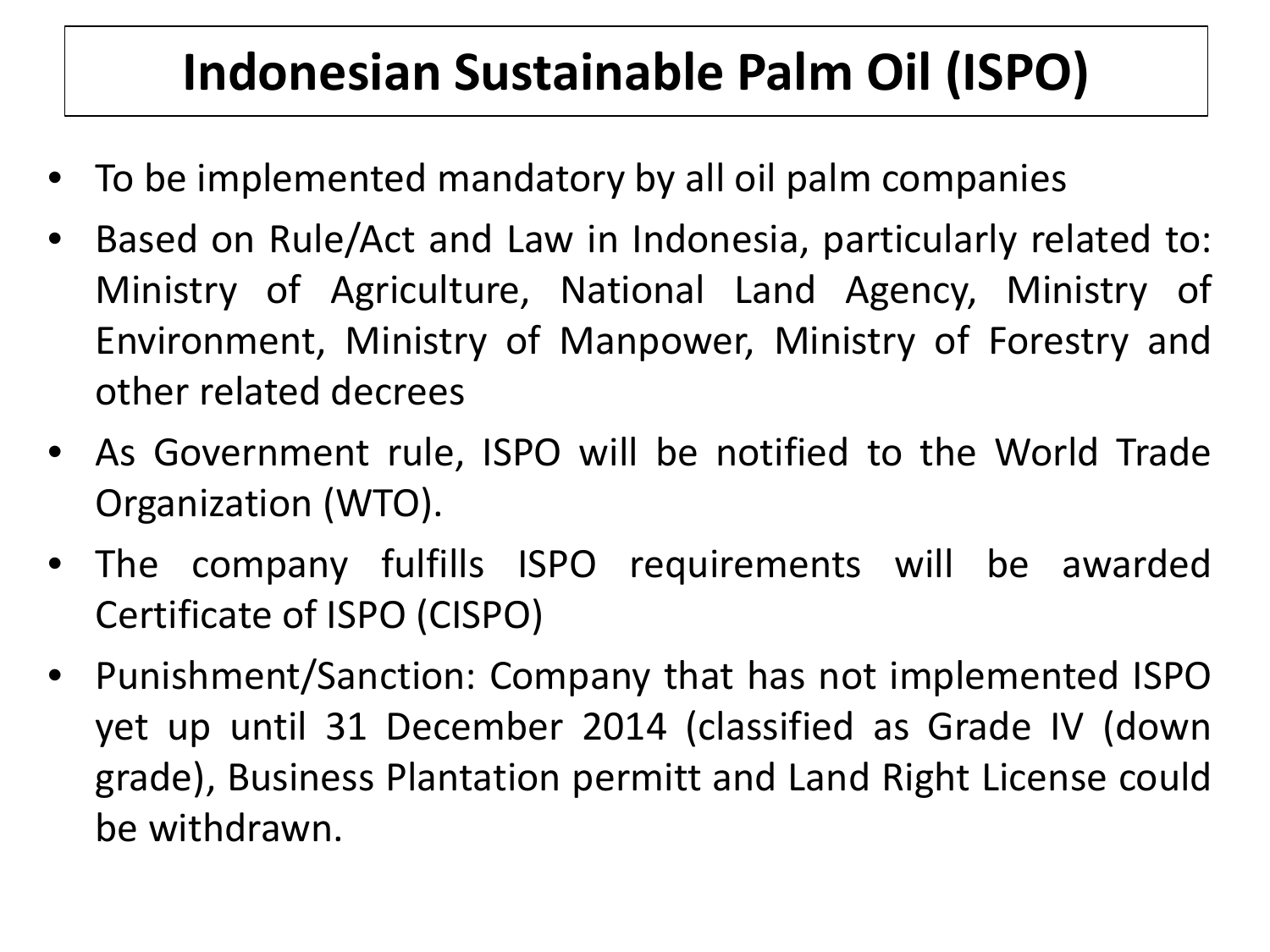# **Progress of Implementation**

- Socialization of ISPO (2011 until 2014) : domestic and international:(USA, India, China, UK, Germany, Belgium, France, Spain, Netherland, Russia, and Turkey)
- Training external auditors, internal auditors, facilitators, and consultants  $\rightarrow$  total numbers 480 auditors
- Appointed ISPO certicifation bodies 11 companies (Mutu Agung Lestari, Sucofindo, TUV Nord, TUV Rheinland, SAI Global, Mutu Hijau Indonesia SGS Indonesia, The Lloyd Register Indonesia, BSI Group, Mutu Indonesia Strategis Berkelanjutan, AJA Sertifikasi Indonesia)
- At the current time there are 63 palm oil companies has been certified from 127 companies applied.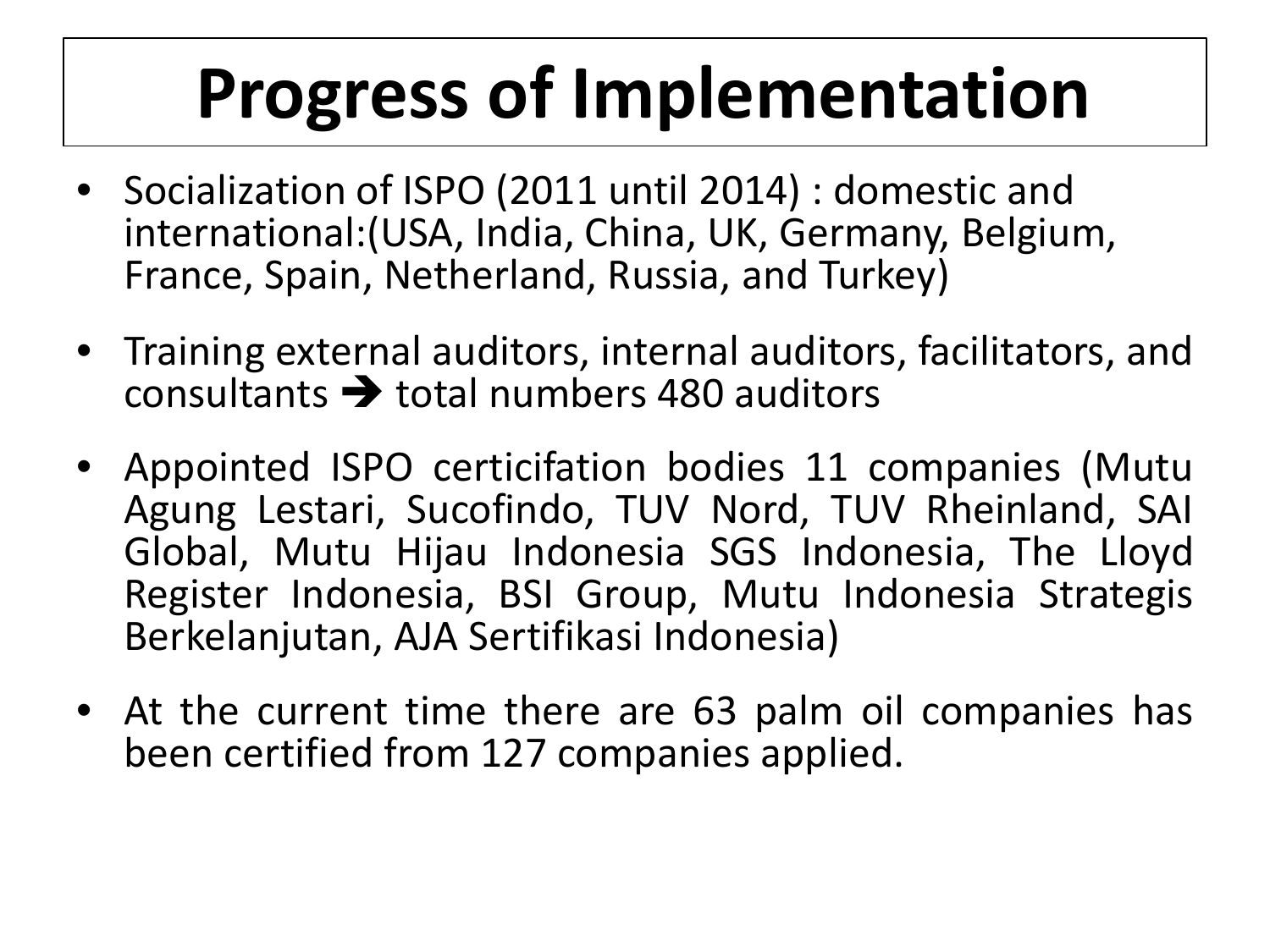### **ISPO AND RSPO**

- ISPO (mandatory, based Indonesia government regulations): RSPO (Voluntary, based agreement palm oil stakeholders)
- ISPO and RSPO: similar means and objectives.
- RSPO is the most widely recognised certification for sustainable palm oil.
- Indonesia is the largest Palm Oil producer and has the largest number of producers with RSPO certification
- Cooperation between Mandatory ISPO and Voluntary RSPO (on going)